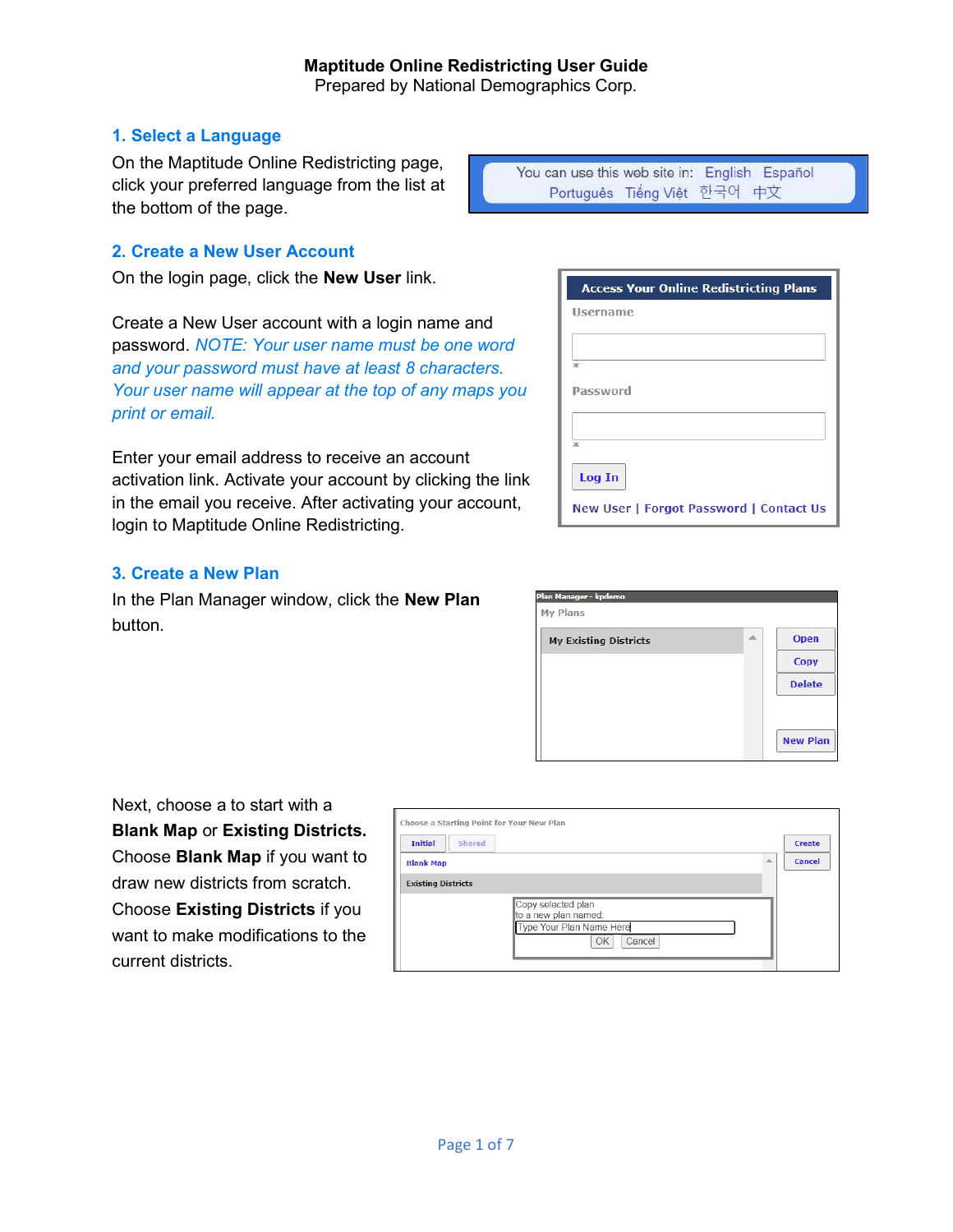Prepared by National Demographics Corp.

# 4. Navigate the Map

|                                                                                |                  | Demo Plan - kpdemo                       |
|--------------------------------------------------------------------------------|------------------|------------------------------------------|
|                                                                                | O(Q)             |                                          |
|                                                                                |                  |                                          |
| Layers                                                                         | Options $\equiv$ |                                          |
| Label Size                                                                     |                  | <b>Brishnan</b><br><b>h</b> San Francuco |
|                                                                                |                  | 2 2 3 %                                  |
| 50%<br>100%<br>65%                                                             | 35%<br>25%       | <b>Foster City</b>                       |
|                                                                                |                  |                                          |
| None<br>Theme                                                                  | $\ddotmark$      |                                          |
| Map layers                                                                     |                  | Half 5                                   |
| Block<br>BG Place<br>TR Place<br>CO Place<br>Water Area<br>Pipeline/Power Line |                  |                                          |
| -Rairoad                                                                       |                  |                                          |
| Streets<br>CDP                                                                 |                  |                                          |
| Cities and Towns<br>Current Districts<br><b>Districts</b>                      |                  |                                          |
| <b>MIES</b>                                                                    |                  | Districts<br>=                           |

## Map Navigation

The navigation tools shown below are used to change the map scale and get information about the features in a map:

| Click to show the initial map scale.                                                                                                                                                  |
|---------------------------------------------------------------------------------------------------------------------------------------------------------------------------------------|
| Click on the map to zoom in or click and drag a rectangle to zoom to a specific<br>area.                                                                                              |
| Click on the map to zoom out or click and drag a rectangle to reduce the map<br>scope to a specific area.                                                                             |
| Click and drag to pan the map in any direction without changing the scale.                                                                                                            |
| Click on the map to display information about the features at the location where<br>you clicked in a separate Info window. Click the tabs to see information for<br>different layers. |

You can also use your mouse's scroll wheel to zoom in and out.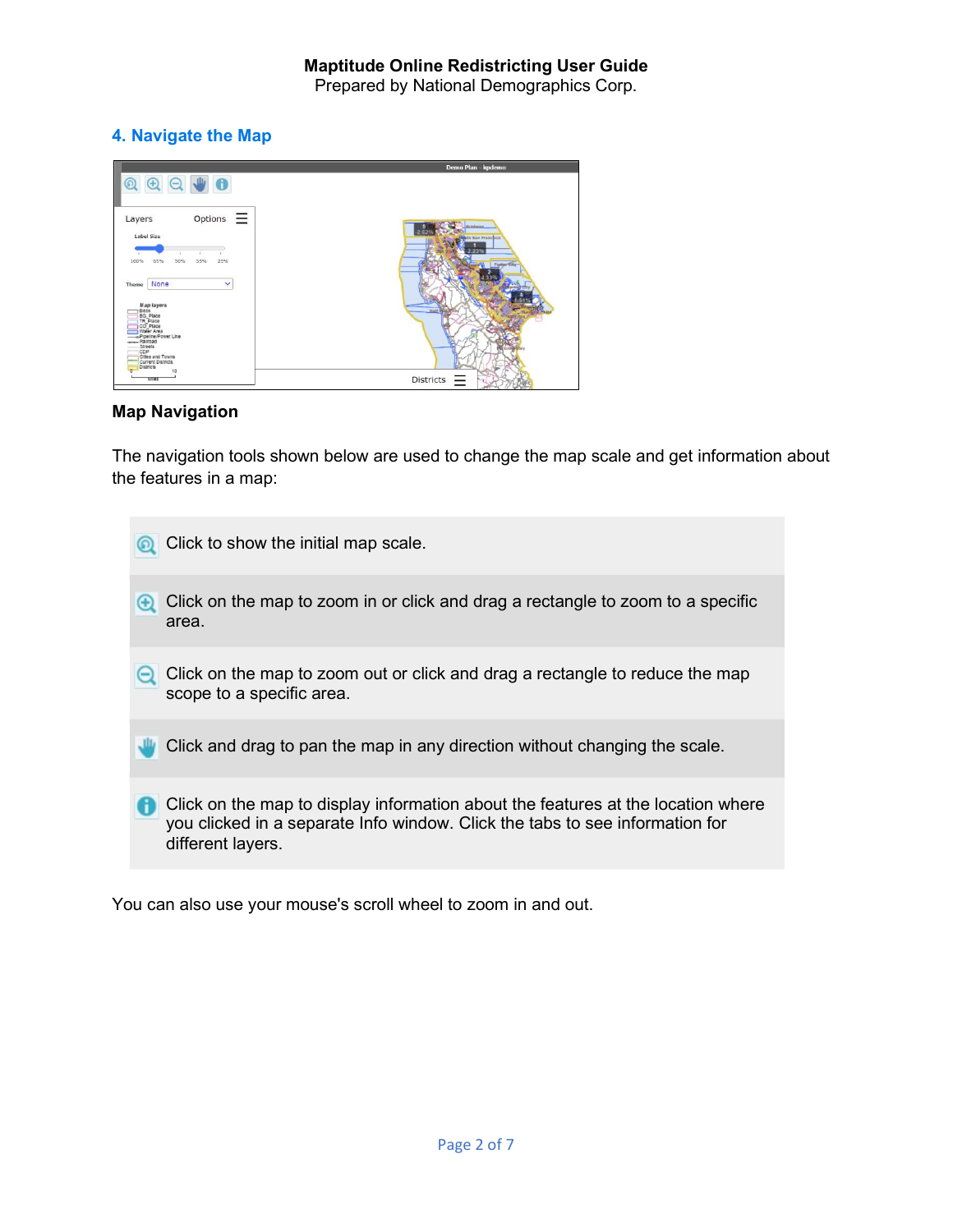## 5. Explore the Toolboxes

## Layers/Options

Click  $\equiv$  to show or hide the Layers/Options box.

The Layers/Options box is where you can choose what layers are visible in the map, select a theme to apply to the map, and see a legend for the map: Use the slider to change the size of labels and widths of lines.

Click Layers to see the layers on the map and at what scales they will display. Use the checkboxes to choose which background layers to display.

|       | 100% 65%                                            | 50% | ī<br>35% | 2.5%         |  |  |
|-------|-----------------------------------------------------|-----|----------|--------------|--|--|
| Theme | <b>None</b>                                         |     |          | $\checkmark$ |  |  |
|       | <b>Map layers</b>                                   |     |          |              |  |  |
|       | Block                                               |     |          |              |  |  |
|       |                                                     |     |          |              |  |  |
|       | <b>BG</b> Place                                     |     |          |              |  |  |
|       | TR Place                                            |     |          |              |  |  |
|       | CO Place                                            |     |          |              |  |  |
|       | <b>Water Area</b>                                   |     |          |              |  |  |
|       | - Pipeline/Power Line                               |     |          |              |  |  |
|       | $\rightarrow$ Railroad                              |     |          |              |  |  |
|       | <b>Streets</b>                                      |     |          |              |  |  |
|       | CDP                                                 |     |          |              |  |  |
|       | <b>Cities and Towns</b><br><b>Current Districts</b> |     |          |              |  |  |

Use the Theme dropdown menu to select a theme to apply to the map. The available themes are described below.

- District ID displays the current districts labeled by number and shaded by color
- Renters displays the percent of housing occupied by renters
- CollegeGrads displays the percent of the population age 25+ with a Bachelors degree or graduate degree
- Income\$75k+ displays the percent of the population earning an annual income of \$75,000+
- LatinoCVAP displays the percent of Hispanic voting age  $(18+)$  citizens
- AsnCVAP displays the percent of Asian American voting age (18+) citizens
- BIkCVAP displays the percent of African American voting age (18+) citizens
- TotMinCVAP displays the percent of minority/non-white voting age  $(18+)$  citizens

## **Districts**

Click  $\equiv$  to show or hide the District box.

The Districts box displays a table with demographic information about the districts. The title bar of the table tells you how many districts are in the plan and the ideal value for each district.

| <b>District</b>         | <b>Est Populatio</b><br>$\mathbf n$ | <b>Deviation</b> | % Deviation | <b>CVAP_Total</b> | <b>CVAP_Latino</b> | $\frac{9}{6}$<br><b>CVAP Latino</b> | <b>CVAP Wh</b> |
|-------------------------|-------------------------------------|------------------|-------------|-------------------|--------------------|-------------------------------------|----------------|
|                         | 150,280.45                          | $-3.426.55$      | $-2.2%$     | 102,505.43        | 21,071.25          | 20.6%                               | 43,598         |
| $\overline{c}$          | 160,356.9                           | 6,649.9          | 4.3%        | 99,039.72         | 14,179.29          | 14.3%                               | 51,623         |
| $\overline{\mathbf{3}}$ | 156,829.9                           | 3,122.9          | 2.0%        | 111,495.99        | 11,731.81          | 10.5%                               | 80,370         |
| $\overline{4}$          | 151,385.5                           | $-2,321.5$       | $-1.5%$     | 84, 184. 72       | 23.569.65          | 28.0%                               | 41,017         |
| 5                       | 149,682.74                          | $-4,024.26$      | $-2.6%$     | 103.705.11        | 18,816.19          | 18.1%                               | 19,765         |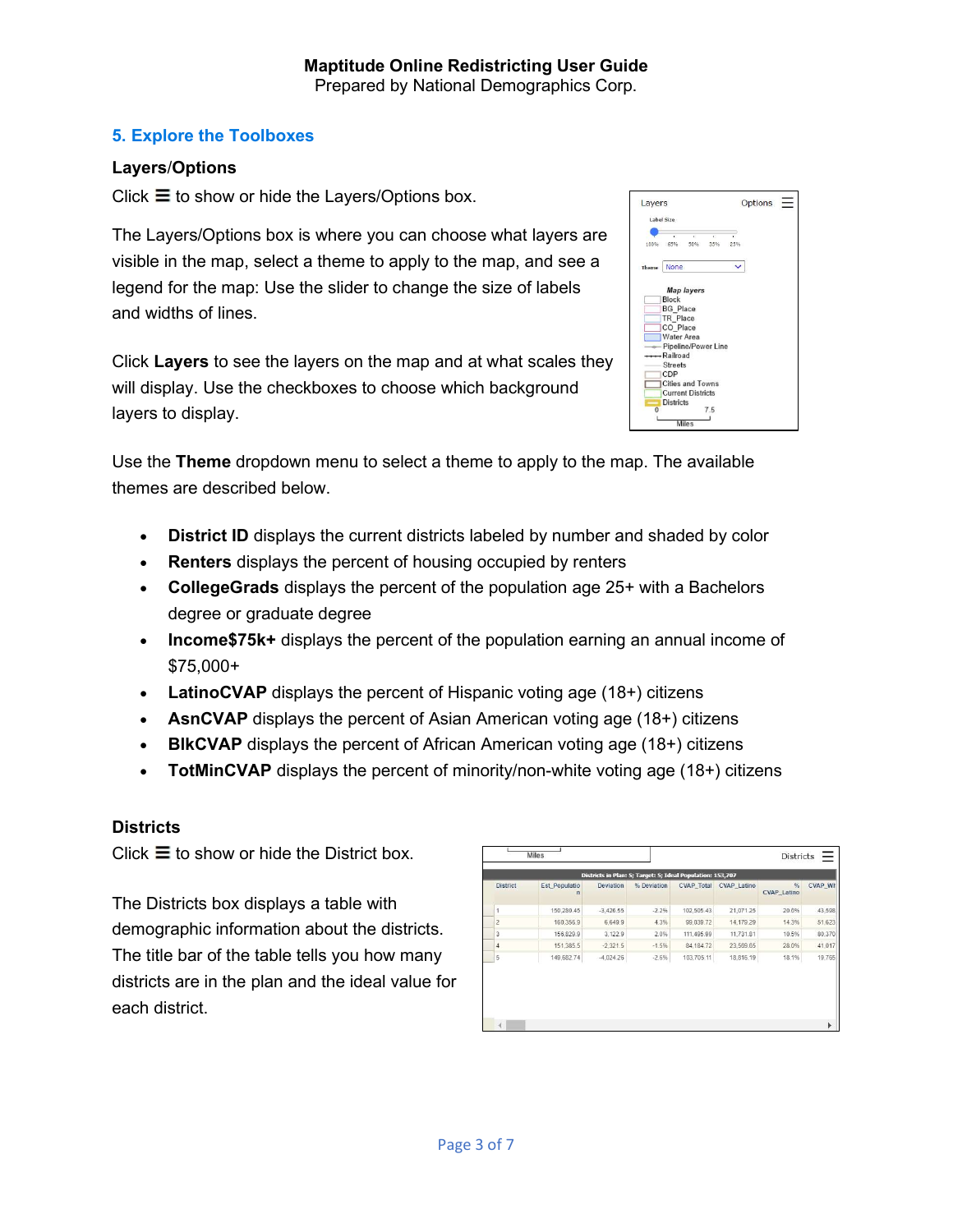## Redistricting Toolbox

Click  $\equiv$  to show or hide the Redistricting Toolbox box.

The Redistricting toolbox contains the tools for modifying districts in the plan. See "How to Modify the Districts" below for details on using the Redistricting toolbox.

#### Changes

Click  $\equiv$  to show or hide the Changes box.

The Changes box displays a table with the pending changes to one or more districts based on modifications made with the Redistricting tools.

# $\equiv$  Toolbox Redistricting Toolbox - Type Yo Target New District  $\blacksquare$  $\blacktriangleright$ Selection TR Place U  $\bullet$  050

| <b>Pending Changes</b>  |            |   |  |  |
|-------------------------|------------|---|--|--|
| <b>District</b>         | <b>New</b> |   |  |  |
| <b>Est Population</b>   | $\Omega$   | ▵ |  |  |
| Change - Est Population | $\Omega$   |   |  |  |
| <b>Ideal Value</b>      | 153,707    |   |  |  |
| <b>Deviation</b>        | $-153.707$ |   |  |  |
| % Deviation             | $-100.0%$  |   |  |  |
| <b>CVAP_Total</b>       | $\theta$   |   |  |  |
| Change - CVAP_Total     | $\theta$   |   |  |  |
| <b>CVAP_Latino</b>      | $\Omega$   |   |  |  |
| Change - CVAP Latino    | $\Omega$   |   |  |  |
| % CVAP Latino           |            |   |  |  |
| <b>CVAP White</b>       | $\Omega$   |   |  |  |
| Change - CVAP White     | $\theta$   |   |  |  |

### 6. Modify the Districts

By looking at the population deviation percentages on the map or the Districts table, you can see which districts need adjusting. In the example below (from Phoenix, Arizona), you can see that you need to take population away from District 8 (over the ideal population by .96% or 6,800 people) and you need to add population to District 4 (under the ideal population by .96% or 6,799 people).

To do this, you will make District 4 the TARGET DISTRICT and District 8 the SOURCE DISTRICT. You do this in the Redistricting Toolbox.

| Districts in Plan: 9; Target: 9; Ideal Population: 710,224<br>$S$ APE<br>% White<br>AP Blk<br>Population<br>Deviation<br>% Deviation<br>White<br>in to at to the<br>$\frac{1}{2} \pi r^2$<br>$\begin{array}{c} 8 \\ 0.96\% \end{array}$<br>710.224<br>o<br>0.0%<br>436,533<br>61.5%<br>20,866<br>2.5<br>追踪混血<br>5.1<br>0.0%<br>710,224<br>$\theta$<br>565,508<br>79.6%<br>36,389<br>$\Delta$<br>5.2<br>$0.0\%$<br>710,224<br>437,898<br>81.7%<br>37,042<br>2.5<br>703,425<br>$-6,799$<br>$-1.0%$<br>599,724<br>85.3%<br>16,145<br>0.0%<br>82.1%<br>$4.0$<br>3.3<br>710,224<br>583,375<br>28,231<br>2,635<br>$\sigma$<br>0.0%<br>591,475<br>83.3%<br>710,224<br>23,520<br>ō<br>ă,<br>10.6<br>0.0%<br>710,224<br>356,944<br>50.3%<br>75,043 | <b>Districts</b> | $-0.96%$ |  | 1,556 | 111112<br>i. |      |
|-------------------------------------------------------------------------------------------------------------------------------------------------------------------------------------------------------------------------------------------------------------------------------------------------------------------------------------------------------------------------------------------------------------------------------------------------------------------------------------------------------------------------------------------------------------------------------------------------------------------------------------------------------------------------------------------------------------------------------------------|------------------|----------|--|-------|--------------|------|
|                                                                                                                                                                                                                                                                                                                                                                                                                                                                                                                                                                                                                                                                                                                                           | <b>District</b>  |          |  |       |              |      |
|                                                                                                                                                                                                                                                                                                                                                                                                                                                                                                                                                                                                                                                                                                                                           |                  |          |  |       |              |      |
|                                                                                                                                                                                                                                                                                                                                                                                                                                                                                                                                                                                                                                                                                                                                           |                  |          |  |       |              |      |
|                                                                                                                                                                                                                                                                                                                                                                                                                                                                                                                                                                                                                                                                                                                                           |                  |          |  |       |              |      |
|                                                                                                                                                                                                                                                                                                                                                                                                                                                                                                                                                                                                                                                                                                                                           |                  |          |  |       |              |      |
|                                                                                                                                                                                                                                                                                                                                                                                                                                                                                                                                                                                                                                                                                                                                           |                  |          |  |       |              |      |
|                                                                                                                                                                                                                                                                                                                                                                                                                                                                                                                                                                                                                                                                                                                                           |                  |          |  |       |              | 放出放荡 |
|                                                                                                                                                                                                                                                                                                                                                                                                                                                                                                                                                                                                                                                                                                                                           |                  |          |  |       |              |      |
| 5.0<br>6,800<br>1.0%<br>717.024<br>582,131<br>81.2%<br>36,018                                                                                                                                                                                                                                                                                                                                                                                                                                                                                                                                                                                                                                                                             |                  |          |  |       |              |      |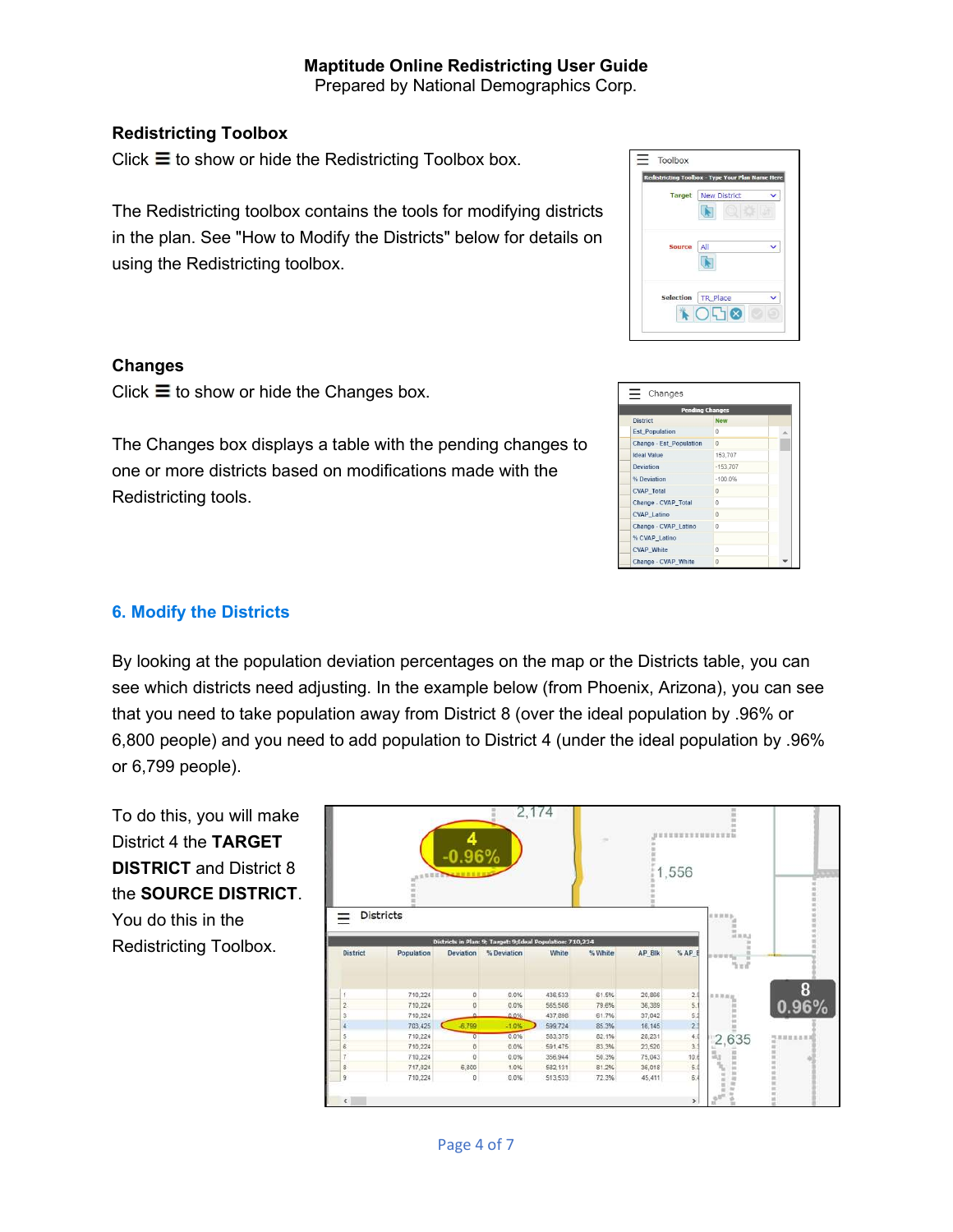# Maptitude Online Redistricting User Guide

Prepared by National Demographics Corp.

From the Target drop-down list, choose the district to which you will add population.

From the Source drop-down list, choose the district from which you will remove population. Alternatively, you can choose the Pick Source District **tool** and then click the source district on the map or choose All to choose features from any district.

From the Selection drop-down list, choose the level at which you will be making changes. You can choose to move individual blocks (this is the smallest unit), block groups, tracts, or even entire districts.

Click **Q** in the Redistricting Toolbox to zoom the map to the chosen district or click the Zoom In tool  $\bigoplus$  on the map and then click and drag a rectangle on the part of the map you want to zoom to. Notice that as you zoom in, labels that indicate population in each individual feature will display to further help you identify populations to move.





Use the Selection Tools to highlight the areas to

move from the Source District to the Target District. You have three tools from which to choose:

Click on each area to be moved individually. Every area you click is highlighted on the map.

Click on the map and drag a circle. All areas within or touching the circle are highlighted on the map.

Click a shape on the map and double-click to close it. All areas within or touching the shape are highlighted on the map.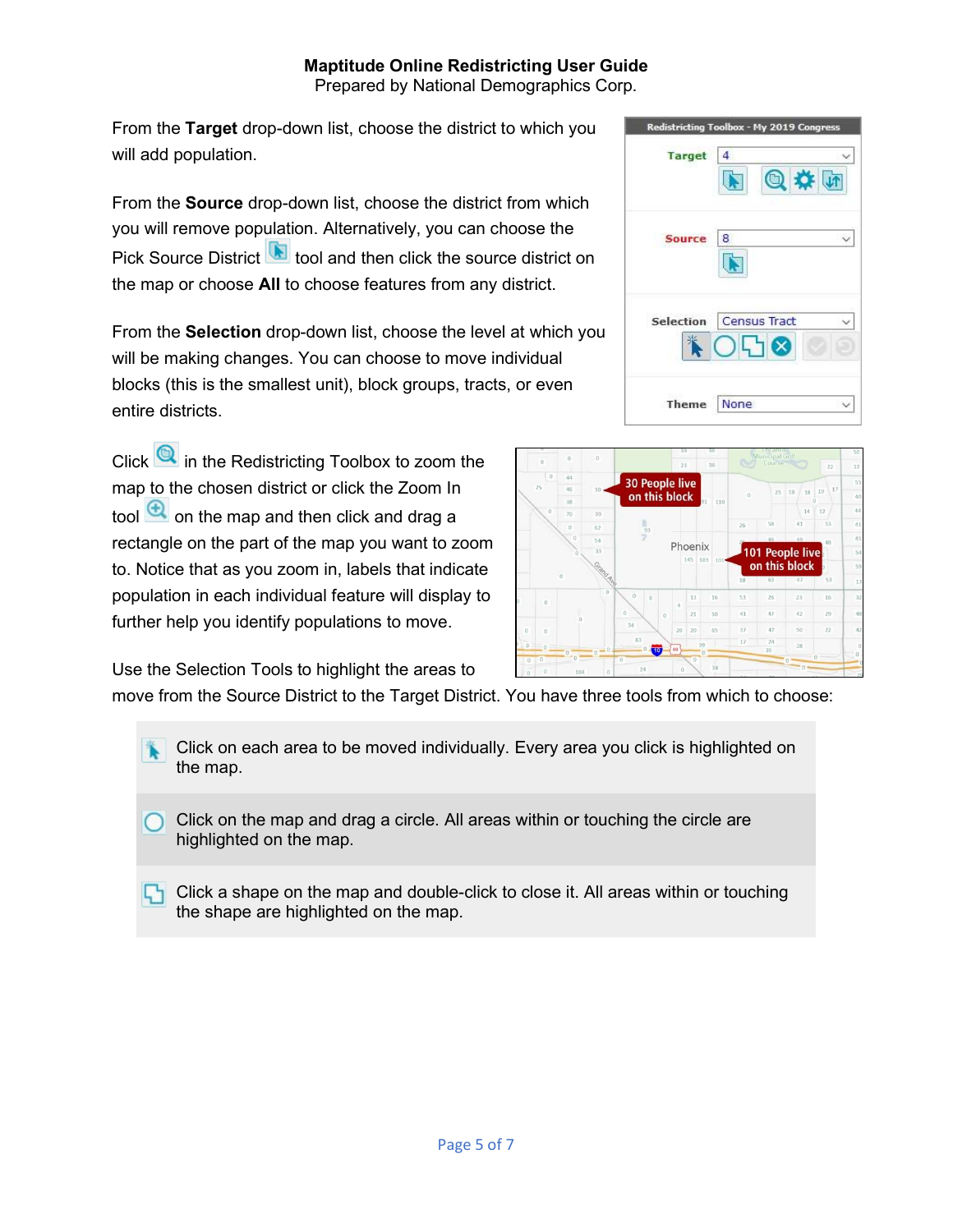# Maptitude Online Redistricting User Guide

Prepared by National Demographics Corp.

Notice that as you highlight areas to be moved, the Pending Changes table shows the effect on the Target and Source districts. You can continue to click on additional areas to get the population deviation as close to zero as you can. For example, by choosing to move the red highlighted areas below from District 8 to District 4, the two districts will have populations within 1 of the ideal population:



If the Pending Changes table indicates that you have put too many people into a district, you may want to remove some areas from the highlight. Press and hold the Ctrl key on your keyboard while using any of the Selection Tools to remove areas from your pending changes.

Click  $\Box$  in the Redistricting Toolbox to save the changes to the district. The map will then automatically update the district boundary and the population values in the table.



You can undo the change to the districts by clicking  $\bullet$  in the Redistricting Toolbox.